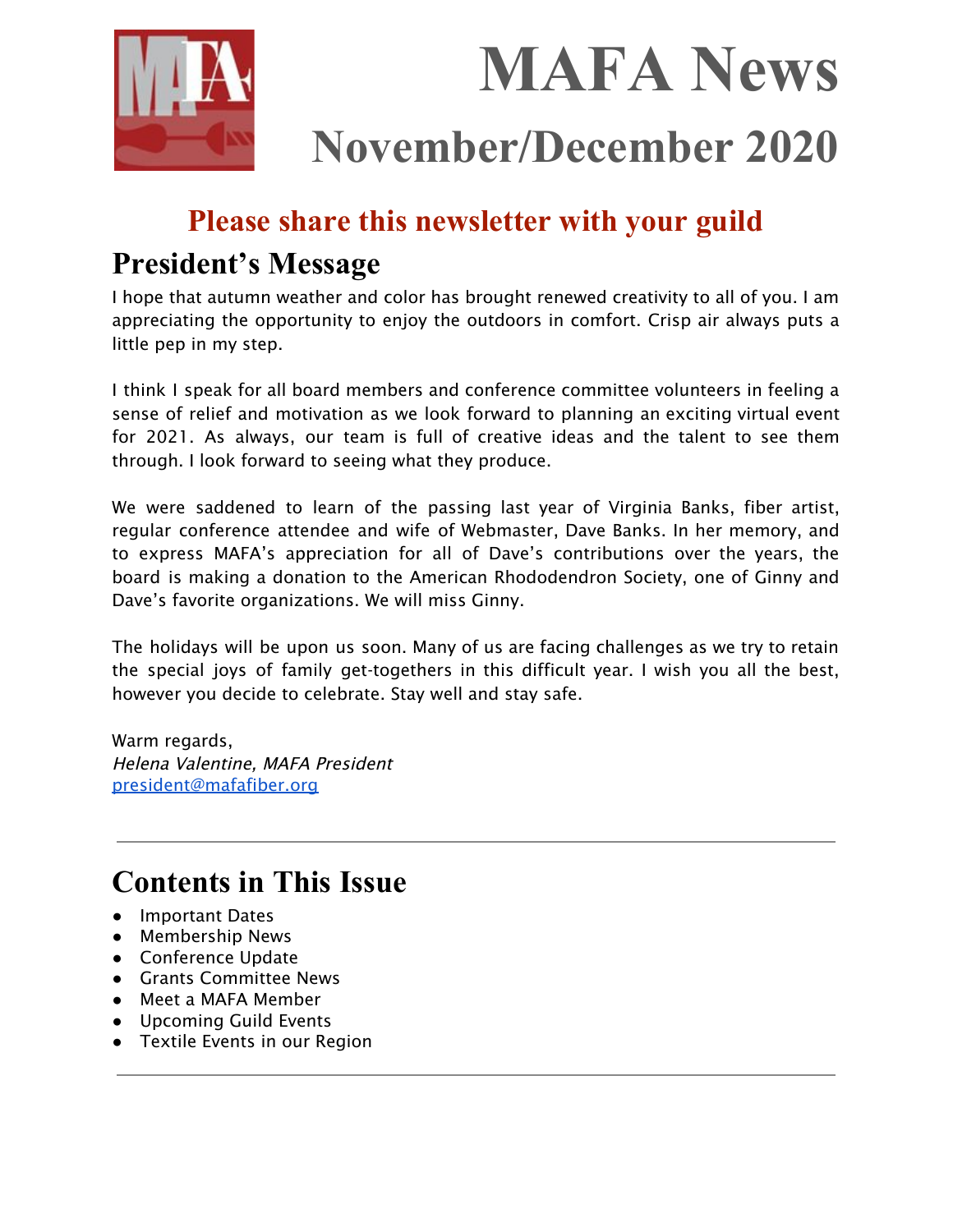## **Important Dates**

● November 17, 2020, 7:00 p.m., on Zoom: November Roundtable, Guild Grants. Register in advance for a Zoom link: [https://us02web.zoom.us/meeting/register/tZUtdOuhqzwrHdY4lf9nqq3AoUDxDyC](https://us02web.zoom.us/meeting/register/tZUtdOuhqzwrHdY4lf9nqq3AoUDxDyC-tfFH) [-tfFH](https://us02web.zoom.us/meeting/register/tZUtdOuhqzwrHdY4lf9nqq3AoUDxDyC-tfFH)

## **MAFA Membership**

### Membership Renewals Are Now Due for 2020 - 2022

At the September Reps meeting we approved reducing dues for guilds and associates by 50% for the 2020-2022 membership period. If you have not already renewed, renewals are due for guilds and associates by December 31, 2020.

#### Please remember to submit the online form even if you are mailing a check!

#### Guilds renew here:

<https://mafafiber.org/about-us/join-us/guild-membership-application-renewal/>

#### Associates renew here:

<https://mafafiber.org/about-us/join-us/associate-members/>

## Guild Roundtables

Save the date for our next roundtable on Guild Grants, November 17th, at 7:00pm on Zoom (postponed from October). We are open to suggestions for future group discussions! Register here to get a Zoom link for the November meeting: <https://us02web.zoom.us/meeting/register/tZUtdOuhqzwrHdY4lf9nqq3AoUDxDyC-tfFH>

Did you miss the previous roundtables? Find links to meeting notes and recordings of the meetings on the Reps Corner page of the MAFA website, here: [mafafiber.org/guild-resources/reps-corner/](https://mafafiber.org/guild-resources/reps-corner/)

### Reps Meeting Minutes

Minutes of the September 22, 2020 Reps Assembly are posted on the Reps Corner on the MAFA website, or [download](https://mafafiber.org/wp-content/uploads/Reps-Meetings/RepsMeetingMinutes9_22_2020.pdf) them here.

### Guild Zoom Meetings

We have a Zoom Pro account for use by any of our member guilds to hold guild meetings, board meetings, and programs, as a free service to our guilds. Visit the new Guild Zoom [Meetings](https://mafafiber.org/guild-resources/guild-zoom-meetings/) page (under Guild Resources) to find more info, the meeting calendar, a request form to reserve a meeting time, links to instructions for guild hosts and participants, and a link to download the Zoom app. We now have two hosts to avoid schedule conflicts, and meetings are first-come, first-served.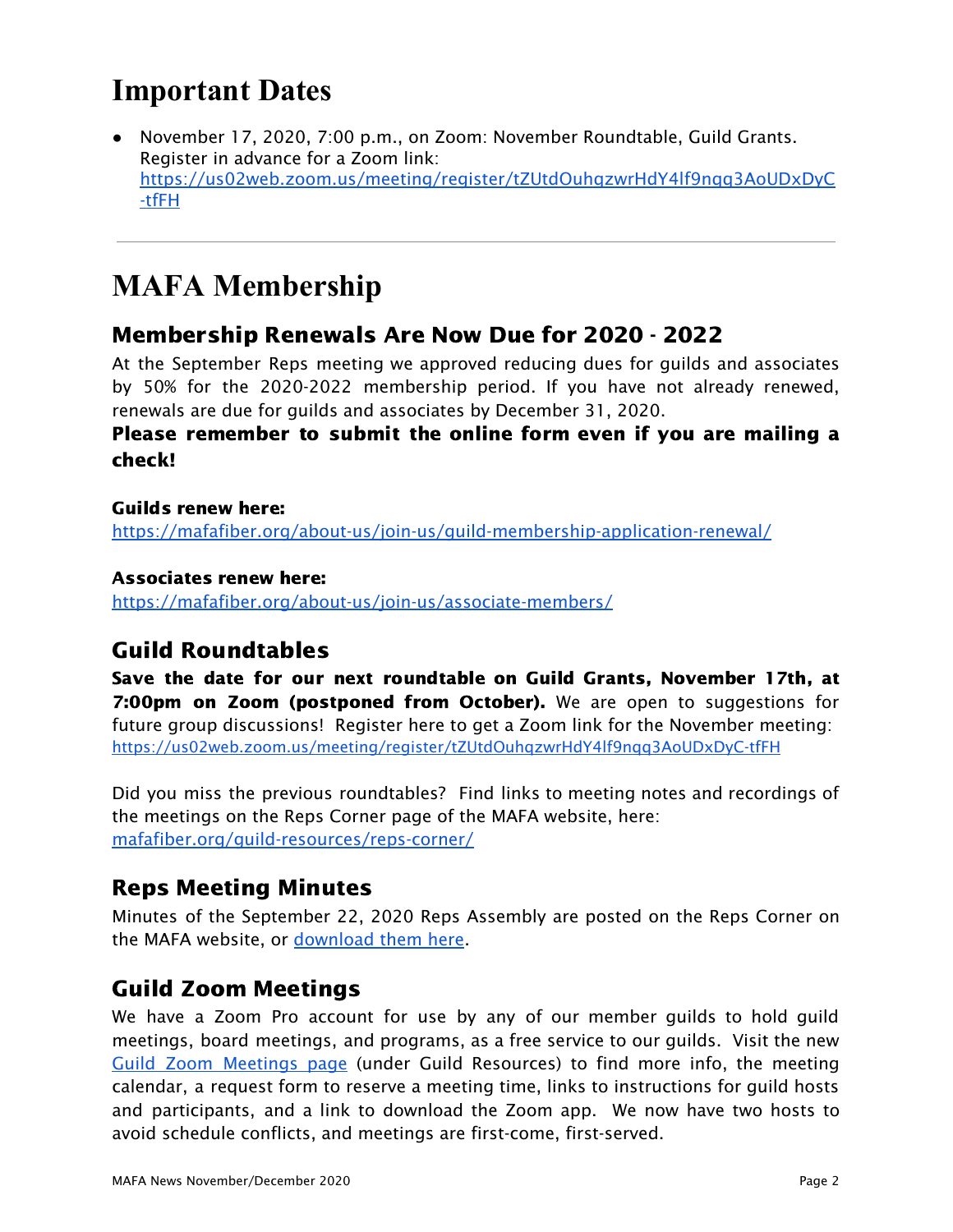If you have any questions, need help scheduling a meeting, or have any other suggestions on how MAFA can support our members right now, please email [membership@mafafiber.org.](mailto:membership@mafafiber.org)

### Looking for someone to present an online class or lecture?

Visit the new Online [Teaching](https://mafafiber.org/resource_category/online-teaching/) category under Fiber Resources on the MAFA website. Check back as we'll keep updating this as we get teaching info from new instructors.

## **Conference 2021 Update**

## MAFA 2021 is going VIRTUAL! Mark your calendars for June 24 - 27, 2021!

We are excited to announce that the 2021 conference will be a virtual fiber event, and will include hands-on classes, lectures, keynote, evening events, panel discussions and demos, as well as a vendor marketplace with interactive sessions with your favorite vendors! Plus, casual gathering times to hang out with your fiber friends.

We received over 400 survey responses, and they overwhelmingly support our offering a virtual fiber arts event in 2021 in lieu of canceling! We are focusing on workshops and mini-classes in a variety of fiber arts, lectures, demos, panel discussions, and tours. We will have a vendor marketplace, exhibits, and towel exchange.

Here's when you can expect more info from us:

- Look for details on the website and in the newsletter starting late January!
- We plan to publish the catalog late February with a complete class listing and registration details.
- We will also offer sample classes in early March so you can get a feel for what a virtual hands-on class or lecture-style class will be like.
- Registration will open in early April  $-$  a little later than usual since we don't all have to make travel arrangements.

Please email **[conference@mafafiber.org](mailto:conference@mafafiber.org)** if you have any questions about the conference.

### Conference Sponsorships

Guilds, if you would like to sponsor elements of the conference in exchange for sponsor recognition, your logo on the conference website, and a link to your guild, we will be taking sponsorships at several levels for lectures, keynote, exhibits, demos, and events, For more information, please email [conference@mafafiber.org](mailto:conference@mafafiber.org).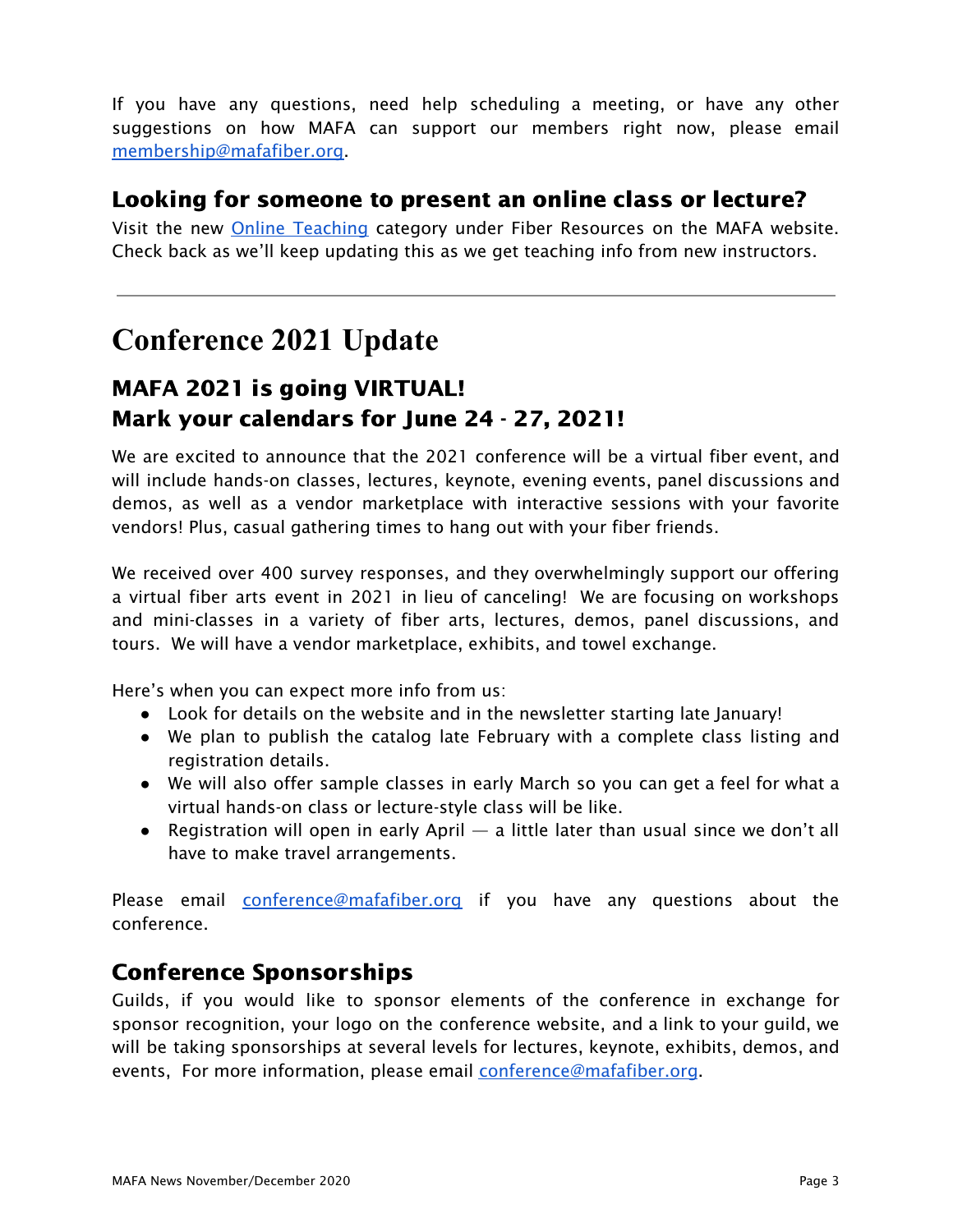## Conference Committee

If you would like to join the conference planning committee, we'd love to have you! Please email and we'll discuss what coordinator positions we still need to fill and what your particular interests are. Email Margaret Briggs, at [conference@mafafiber.org](mailto:conference@mafafiber.org).

## **Grants Committee News**

## 2021 Grant Application Deadlines

The deadline for new grant applications has been extended to January 8th, 2021 with awards to be announced in April.

The early decision deadline for Grant applications is Nov. 1st. This date was chosen to allow the committee and the MAFA Board to make decisions by the end of 2020. If you are interested in an early decision but need a bit more time, please start your application ASAP using the "Save and Continue Later" link at the bottom of the form and send a note to [grants@mafafiber.org](mailto:grants@mafafiber.org).

## Guild Roundtable on MAFA Grants rescheduled to Nov. 17 at

#### 7:00 PM. Please join us on Zoom

● Register in advance to receive a Zoom link: [https://us02web.zoom.us/meeting/register/tZUtdOuhqzwrHdY4lf9nqq3AoUDxDyC](https://us02web.zoom.us/meeting/register/tZUtdOuhqzwrHdY4lf9nqq3AoUDxDyC-tfFH) [-tfFH](https://us02web.zoom.us/meeting/register/tZUtdOuhqzwrHdY4lf9nqq3AoUDxDyC-tfFH)

Send questions to [grants@mafafiber.org](mailto:grants@mafafiber.org)

## Interested in a MAFA Grant?

- Read the detailed guidelines and reporting requirements on the MAFA [Grants](https://mafafiber.org/grants/guild-grants/) [page.](https://mafafiber.org/grants/guild-grants/)
- Read the [reports](https://mafafiber.org/grants/guild-grants/grant-awards/) of successful grant projects. The reports include advice for future applicants planning similar projects.
- Download the latest versions of the grants [brochure](https://mafafiber.org/wp-content/uploads/Grants/Grants-Brochure_0619.pdf) and [application](https://mafafiber.org/wp-content/uploads/Forms/MAFA-GRANT-APPLICATION-preview.pdf) preview. The online application form (required) is [here](https://mafafiber.org/grants/guild-grants/grant-application/).

Note: The Grant Application was updated in mid-September,just after the Sept/Oct newsletter went out. The link in that newsletter no longer works. Please re-download to see the latest version. Questions? Contact [grants@mafafiber.org.](mailto:grants@mafafiber.org)

### Want to get involved?

The Grants Committee welcomes new members annually. Volunteers from across the MAFA region are needed for 2021 and beyond. For more information or to express interest, contact [grants@mafafiber.org](mailto:grants@mafafiber.org).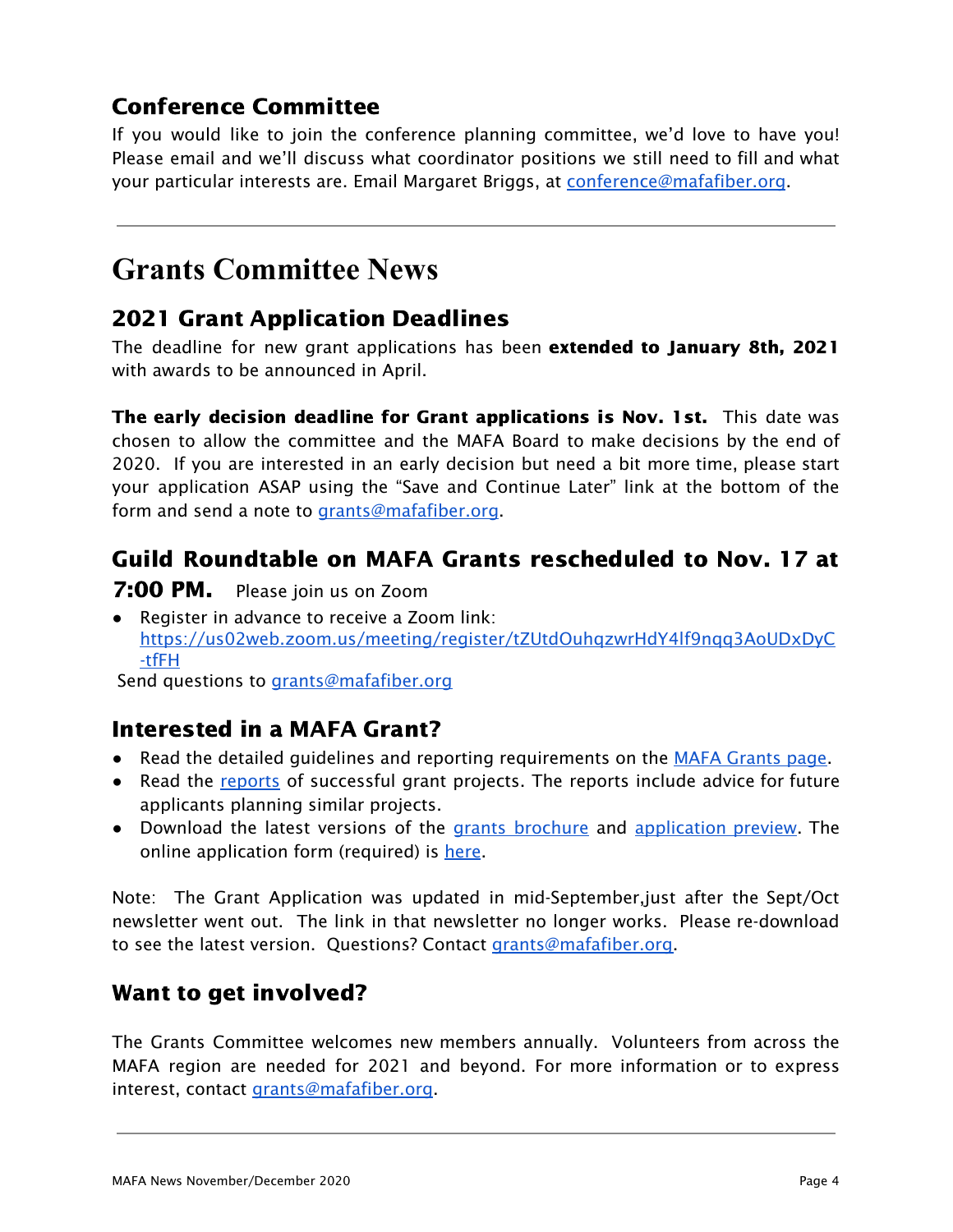# Meet a Member of a MAFA Guild

Each newsletter we try to highlight a member of a MAFA guild in order for you to get to know the talented people who are part of our organization. We hope you will not be shy and will consider letting us get to know you by completing the Member Highlights form, which can be found on the Mafa website: <https://mafafiber.org/guild-resources/reps-corner/member-highlights-form/>

### November/December Member Highlight: Meet Jenny Sethman



Hi, my name is Jenny Sethman and I am a member of the Loyalhannon Spinners (located in Latrobe, PA), and the Handweavers Guild of Connecticut. I am also the Social Media Chair for MAFA. My major fiber arts interests are weaving, spinning and Kumihimo. To the left is a photo of me wearing a cowl woven on a pinwheel loom using tencel.

I was always intrigued with knitting but having no knitters in my family. I decided that if I were going to learn, I would have to teach myself. Thankfully, a local store had Evie Rosen's "The All New Teach Yourself to Knit" for sale. What a find! That book set me on my fiber arts journey, first

knitting in 1994, then spinning in 2009, and finally weaving in 2012.

Unfortunately, I do not make my living pursuing these crafts. I fuel my fiber additions by working as an IT analyst for the United Nations. A new source of enjoyment for me is I recently have become involved in a Sheep-to-Shawl team. Working together in a friendly competition is a great way to build skills and have fun! My favorite quote is "A thread under tension is a thread under control", perfect for my place on the team as their weaver.

I attended the MAFA conference in 2015 and 2019. I love that guilds are so devoted to providing quality education in the fiber arts and that they work together to create 'get-away' weekends like MAFA. Staying on a college campus creates a unique opportunity to meet new friends in an affordable environment. The MAFA format is also aligned to my personal interests which is attending a workshop over several days instead of multiple smaller classes. Although COVID may impact the campus and in person experience in 2021, the conference will simply be different but still exciting and rewarding. No matter what format it takes, I will be eager to participate in the learning and friendship.

## **Upcoming Guild Events**

Let us help you publicize your guild exhibits, workshops, events and sales! Visit the Guild Events listing on the website here: [mafafiber.org/events/](https://mafafiber.org/events/). Submit information on events, workshops, programs and sales for the website and newsletter by submitting the online form here: [mafafiber.org/guilds-page/guild-event-update/](https://mafafiber.org/guilds-page/guild-event-update/).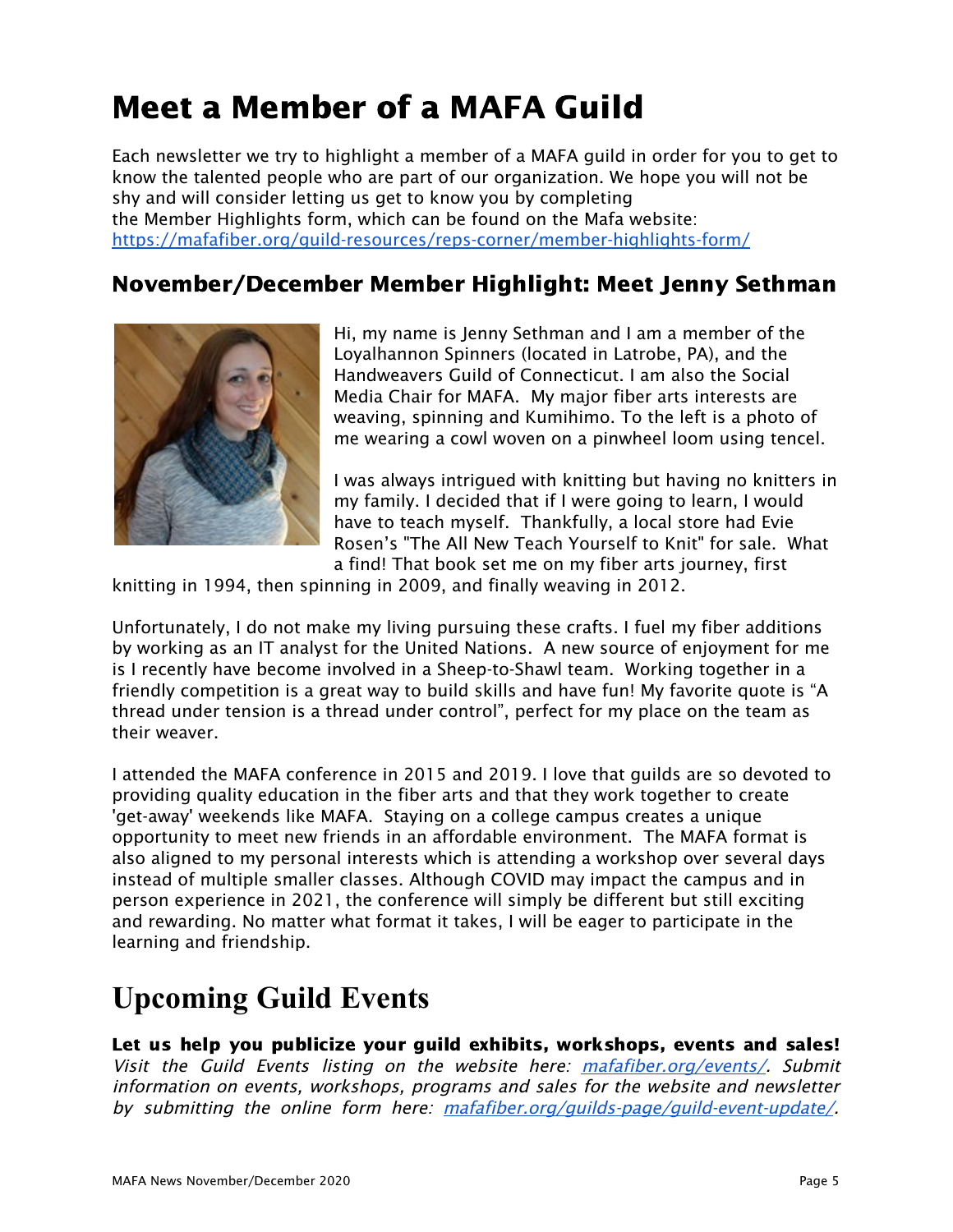You may also email newsletter items to [firstvp@mafafiber.org](mailto:firstvp@mafafiber.org) before the 21st of even months for inclusion in the next MAFA News.

#### Triangle Weavers Guild Annual Sale and Show - Virtual! to 12/14 20,

[https://www.triangleweavers.org/,](https://www.triangleweavers.org/) Durham, NC

Come check out guild members and local fiber artists work at the Triangle Weavers Guild Annual Sale and Show . This year we are going virtual due to the pandemic, but that means you get the chance to purchase and see what amazing items the regional fiber community has to offer! Hop on over to the site to find items ranging from handwoven goods, local yarns, and other fiber arts items for sale.

The Philadelphia and New York Guilds of Handweavers Holiday Sale. We have joined together for a 2020 Online Holiday Sale. A catalog with links to participating members' shops will be launched on November 10. The catalog can be found on each Guild's web site.

PGHW <http://www.pghw.org/> NY Guild <https://www.nyhandweavers.org/>

Building Bridges, Weavers Guild of Greater Baltimore - Virtual Exhibit to 6/30/21, <https://wggb.org/building-bridges-1/>

The theme of our exhibit - Building Bridges - was designed to allow broad interpretation so that weavers of all levels could feel inspired to contribute. It was interpreted as a bridge between people, cultures, the natural world, phases of life and ideas. The pandemic certainly inspired a number of the entries and weaving was clearly an escape and source of comfort.

This exhibit highlights the diverse possibilities that weaving offers. It includes tapestry weavings, 3-D weavings, clothing, home décor, and more. Check it out and be inspired!

## **Textile News in Our Region** Exhibits, Festivals, Events & Online Fiber Arts

Please note that many museums are still closed. See \* for current details. Some virtual tours have been added to the listings.

**Virtual Learning:** Did you know you can access via our website a list of instructors and studios that are teaching virtually? [https://mafafiber.org/resource\\_category/instructors-and-studios/](https://mafafiber.org/resource_category/instructors-and-studios/)

New exhibits in this issue: None at this time

#### Previous issue exhibits:

#### Pliable Plane: Anni Albers

September 3, 2020 – December 15, 2020 <https://theglasshouse.org/whats-on/pliable-plane-anni-albers/>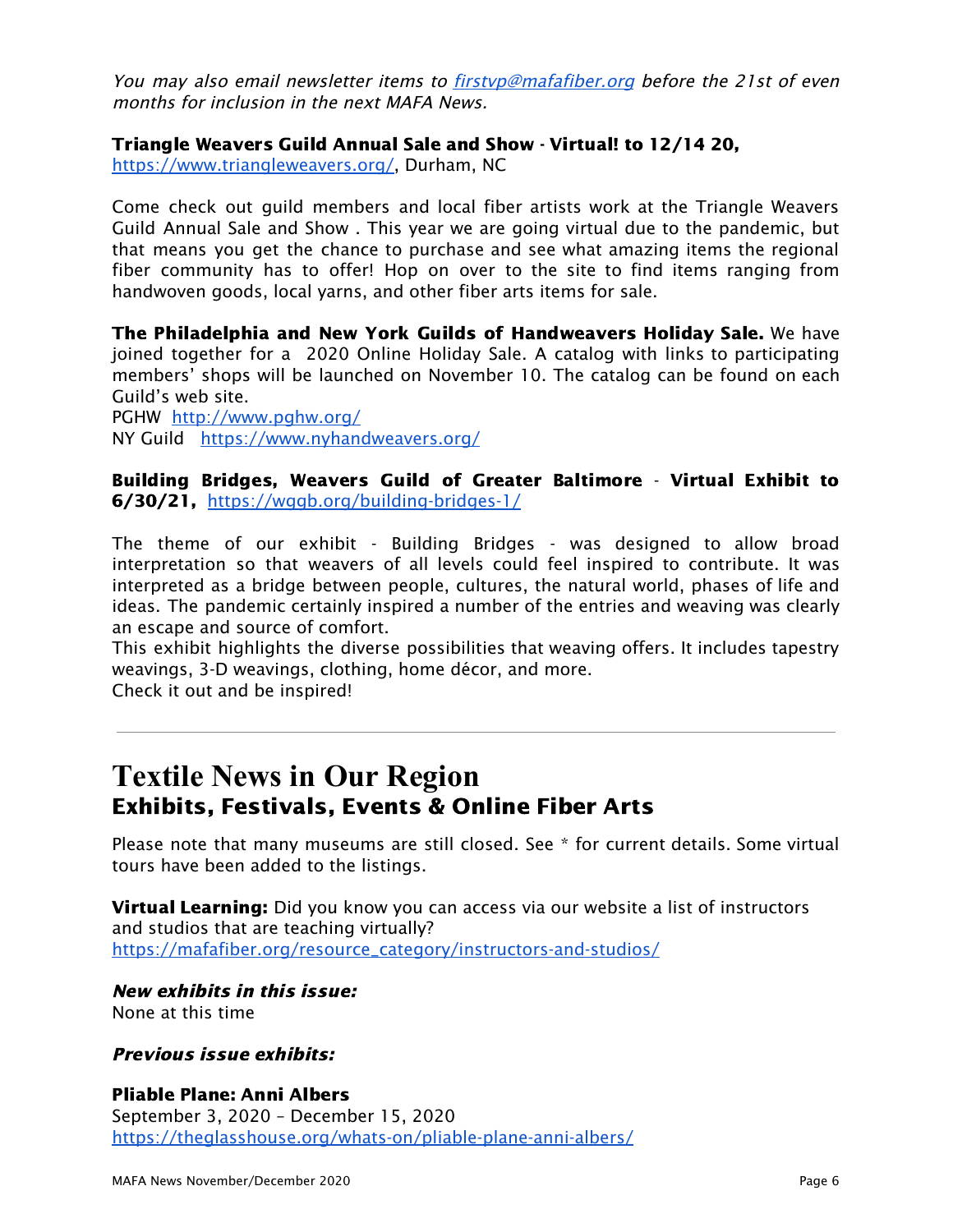#### Poetics of Place

<https://publish.exhibbit.com/gallery/48757320/solo-gallery-16892>

#### Rosie Lee Tompkins: A Retrospective

<https://bampfa.org/rosie-lee-tompkins-media>

#### Belmar Arts Center – FiberArts Plus Exhibit 2020

Virtual tour on YouTube 2020s://[www.youtube.com/watch?v=1vZXzhhgDVM&feature=youtu.be](http://www.youtube.com/watch?v=1vZXzhhgDVM&feature=youtu.be)

#### Esther and the Dream of One Loving Human Family

Ends March 31, 2024, Testimonial embroideries created by Holocaust survivor, Esther Nisenthal Krinitz, AMERICAN VISIONARY ART MUSEUM (AVAM), Baltimore, Maryland, <http://www.avam.org/>

#### Delight in Discovery: The Global Collections of Lloyd Cotsen

\* Extended through December 23, 2020 but the museum is currently closed. The Textile Museum, Washington, DC view the video tour here: [https://secure2.convio.net/gwu/site/R?i=xb20svHRLsXxEg\\_cIO74Yw](https://secure2.convio.net/gwu/site/R?i=xb20svHRLsXxEg_cIO74Yw) https://museum.gwu.edu/delight

The **Hudson Valley Fiber Arts Network** is a listing directory, marketing & news resource to promote and celebrate the diversity & creativity of the fiber arts community of the greater Hudson Valley region - from New York City to the Canadian border, along the I-87 and Hudson River corridor and surrounding areas. Find their events listings, and info at [www.hudsonvalleyfiberartsnetwork.com/](http://www.hudsonvalleyfiberartsnetwork.com/)

#### **Ongoing Exhibits** please check websites for reopening dates

Potomac Fiber Arts Gallery, Alexandria, Virginia - Exhibits all forms of fiber work, including weaving, knitting, crocheting, sewing, surface design, and more, in 11 juried shows each year. More info at [www.potomacfiberartsgallery.com/](http://www.potomacfiberartsgallery.com/).

**Fabric Workshop and Museum**, Philadelphia, Pennsylvania - The museum's purpose is to stimulate experimentation among leading contemporary artists and to share the process of creating works of art with the public. They have various exhibits and a permanent collection, as well as studio facilities, equipment, and expert technicians on-site. Find more info at [fabricworkshopandmuseum.org/.](http://fabricworkshopandmuseum.org/)

Alling Coverlet Museum, in Palmyra NY, has a collection of simple 4H to jacquard coverlets[.historicpalmyrany.com/alling.htm](http://historicpalmyrany.com/alling.htm)